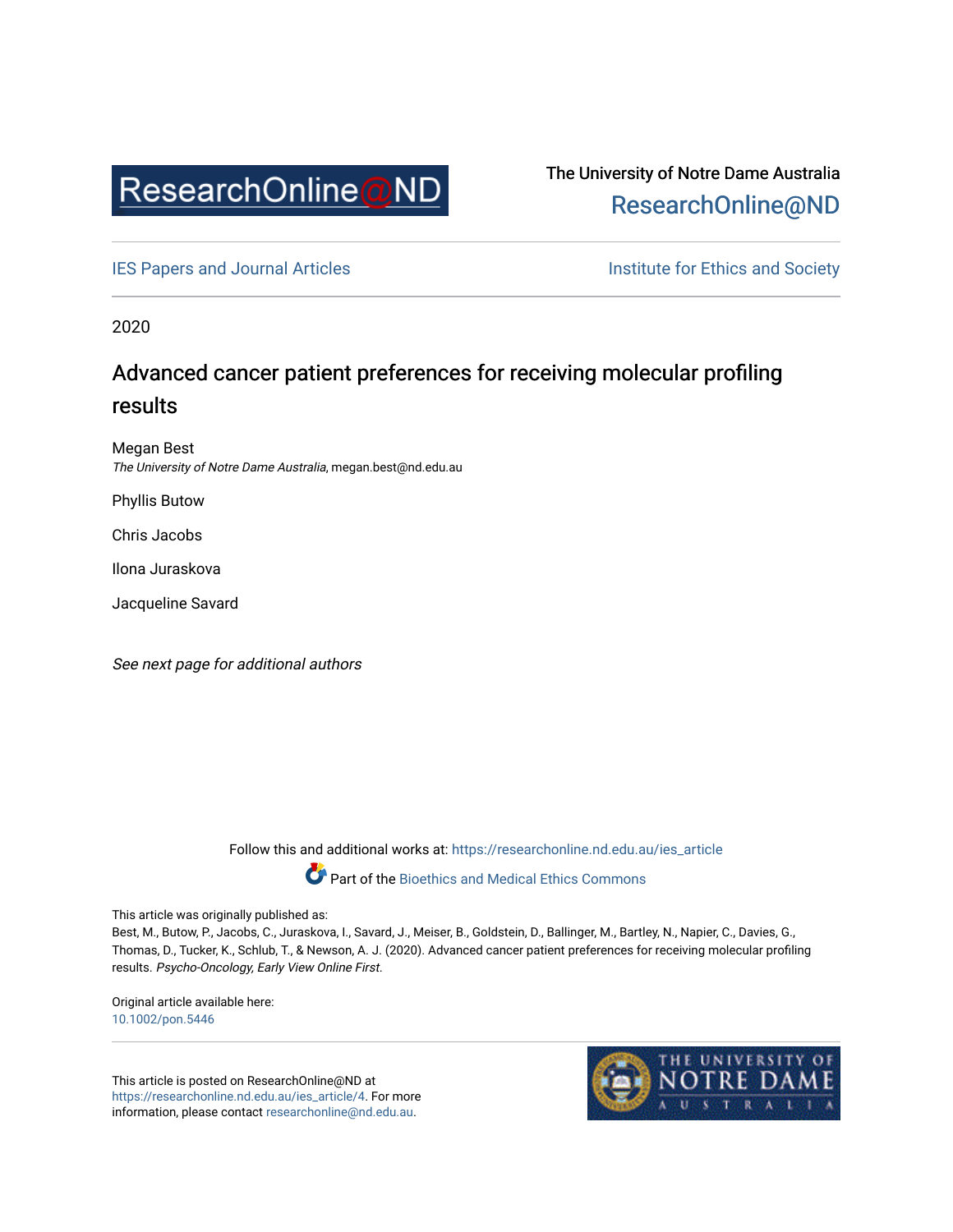# Authors

Megan Best, Phyllis Butow, Chris Jacobs, Ilona Juraskova, Jacqueline Savard, Bettina Meiser, David Goldstein, Mandy Ballinger, Nicci Bartley, Christine Napier, Grace Davies, David Thomas, Kathy Tucker, Timothy Schlub, and Ainsley J. Newson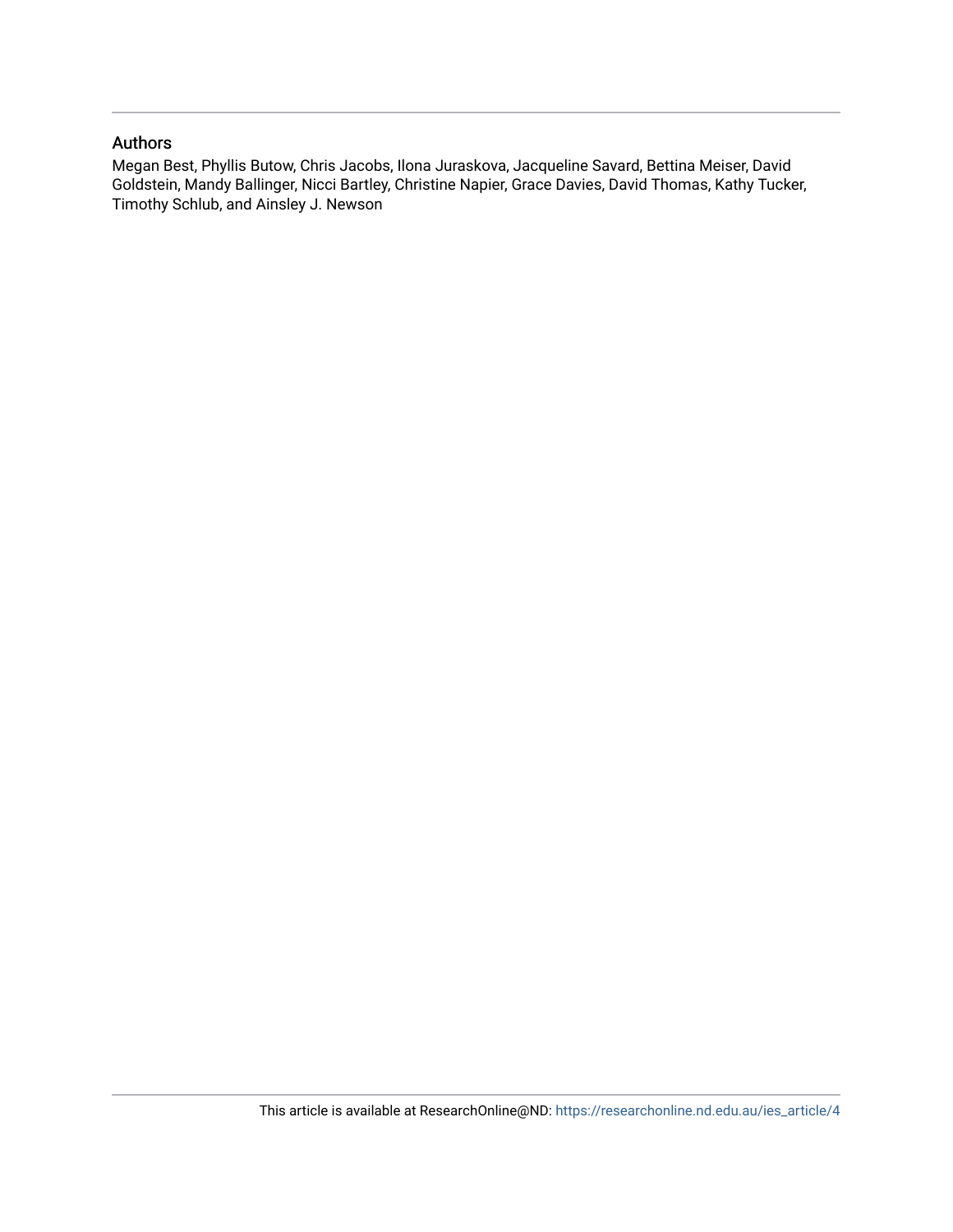Copyright ©2020 John Wiley & Sons Ltd. All rights reserved.

This is the peer reviewed version of the following article:

Best, M., Butow, P., Jacobs, C., Juraskova, I., Savard, J., Meiser, B., Goldstein, D., Ballinger, M., Barley, N., Napier, C., Davies, G., Thomas, D., Tucker, K., Schlub, T., and Newson, A.J. (2020). Advanced cancer patient preferences for receiving molecular profiling results. *Psycho-Oncology, Early View Online First,* doi: 10.1002/pon.5446

This article has been published in final form at: -

https://doi.org/10.1002/pon.5446

This article may be used for non-commercial purposes in accordance with Wiley Terms and Conditions for self-archiving.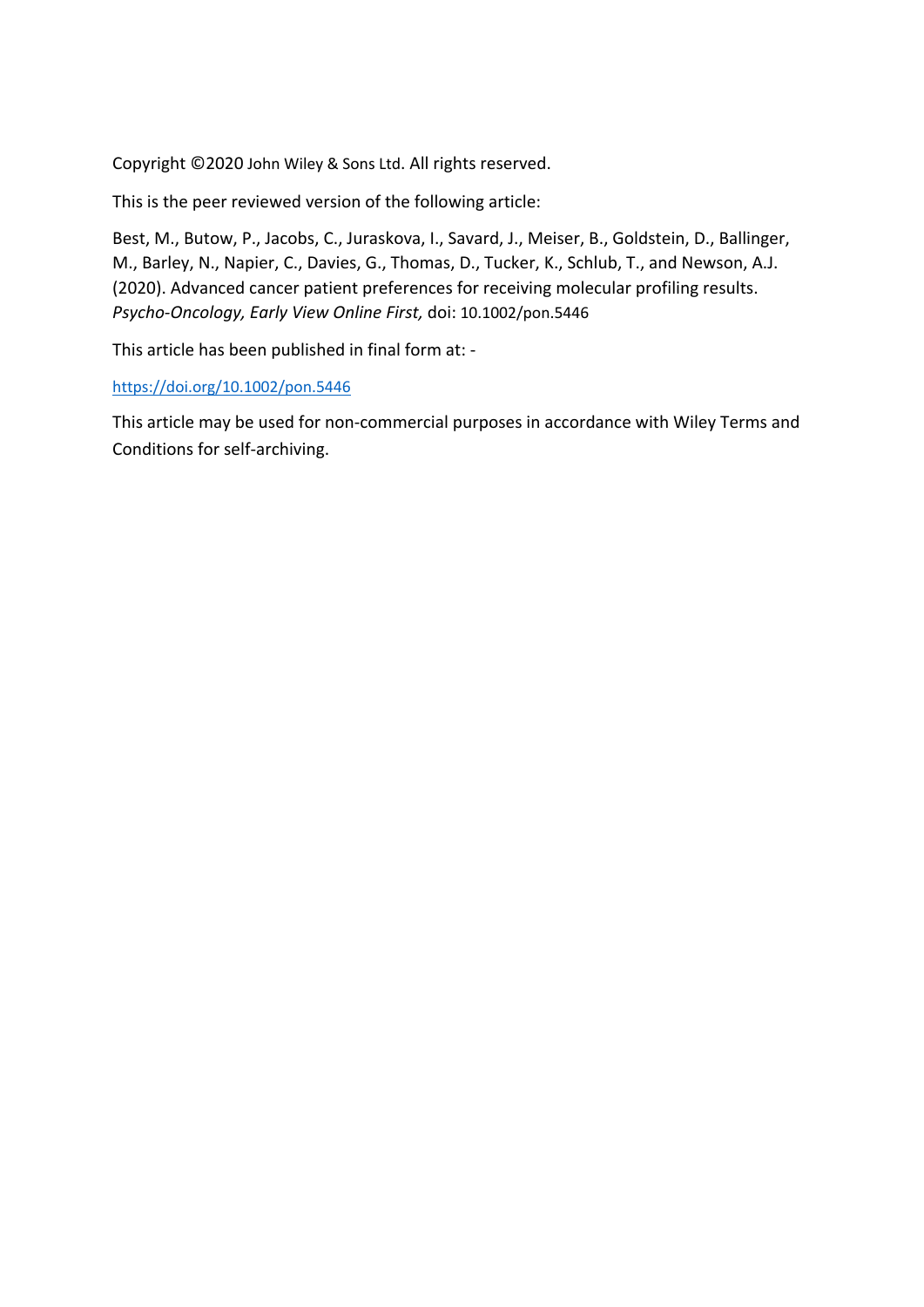

# **Advanced cancer patient preferences for receiving molecular profiling results**

# **Running title: Patient preferences for receiving molecular profiling results**

Megan Best, [megan.best@sydney.edu.au](mailto:megan.best@sydney.edu.au) 1,2 Phyllis Butow, [phyllis.butow@sydney.edu.au](mailto:phyllis.butow@sydney.edu.au)<sup>1</sup> Chris Jacobs, [chris.jacobs@uts.edu.au](mailto:chris.jacobs@uts.edu.au) 3 Ilona Juraskova [ilona.juraskova@sydney.edu.au](mailto:ilona.juraskova@sydney.edu.au) <sup>1</sup> Jacqueline Savard, [jacqueline.savard@deakin.edu.au](mailto:jacqueline.savard@deakin.edu.au) <sup>4</sup> Bettina Meiser [b.meiser@unsw.edu.au](mailto:b.meiser@unsw.edu.au) 5 David Goldstein [d.goldstein@unsw.edu.au](mailto:d.goldstein@unsw.edu.au) <sup>5</sup> Mandy Ballinger, [m.ballinger@garvan.org.au](mailto:m.ballinger@garvan.org.au) <sup>6</sup> Nicci Bartley, [nicole.bartley@sydney.edu.au](mailto:nicole.bartley@sydney.edu.au) <sup>1</sup> Christine Napier, [c.napier@garvan.org.au](mailto:c.napier@garvan.org.au) <sup>6</sup> Grace Davies, [grace.davies@sydney.edu.au](mailto:grace.davies@sydney.edu.au) 1 David Thomas, [d.thomas@garvan.org.au](mailto:d.thomas@garvan.org.au) <sup>6</sup> Kathy Tucker, [kathy.tucker@health.nsw.gov.au](mailto:kathy.tucker@health.nsw.gov.au) <sup>5</sup> Timothy Schlub [tim.schlub@sydney.edu.au](mailto:tim.schlub@sydney.edu.au) <sup>1</sup> Ainsley J Newson, [ainsley.newson@sydney.edu.au](mailto:ainsley.newson@sydney.edu.au)<sup>1</sup> And members of the PiGeOn Project.

- 1) University of Sydney
- 2) University of Notre Dame Australia
- 3) University of Technology, Sydney
- 4) Deakin University, Geelong
- 5) University of NSW, Sydney
- 6) Garvan Institute of Medical Research, Sydney

Correspondence to: Dr Megan Best, PoCoG, Level 6 North, Lifehouse C39Z, University of Sydney NSW 2006.

# **KEYWORDS**

Cancer, genetic testing, molecular profiling, oncology, patient preference, personalised medicine, results, bioethics**,** qualitative research**,** attitudes

[This article has been accepted for publication and undergone full peer review but has not been](http://dx.doi.org/10.1002/pon.5446)  [through the copyediting, typesetting, pagination and proofreading process which may lead to](http://dx.doi.org/10.1002/pon.5446)  [differences between this version and the Version of Record. Please cite this article as doi:](http://dx.doi.org/10.1002/pon.5446)  [10.1002/pon.5446](http://dx.doi.org/10.1002/pon.5446)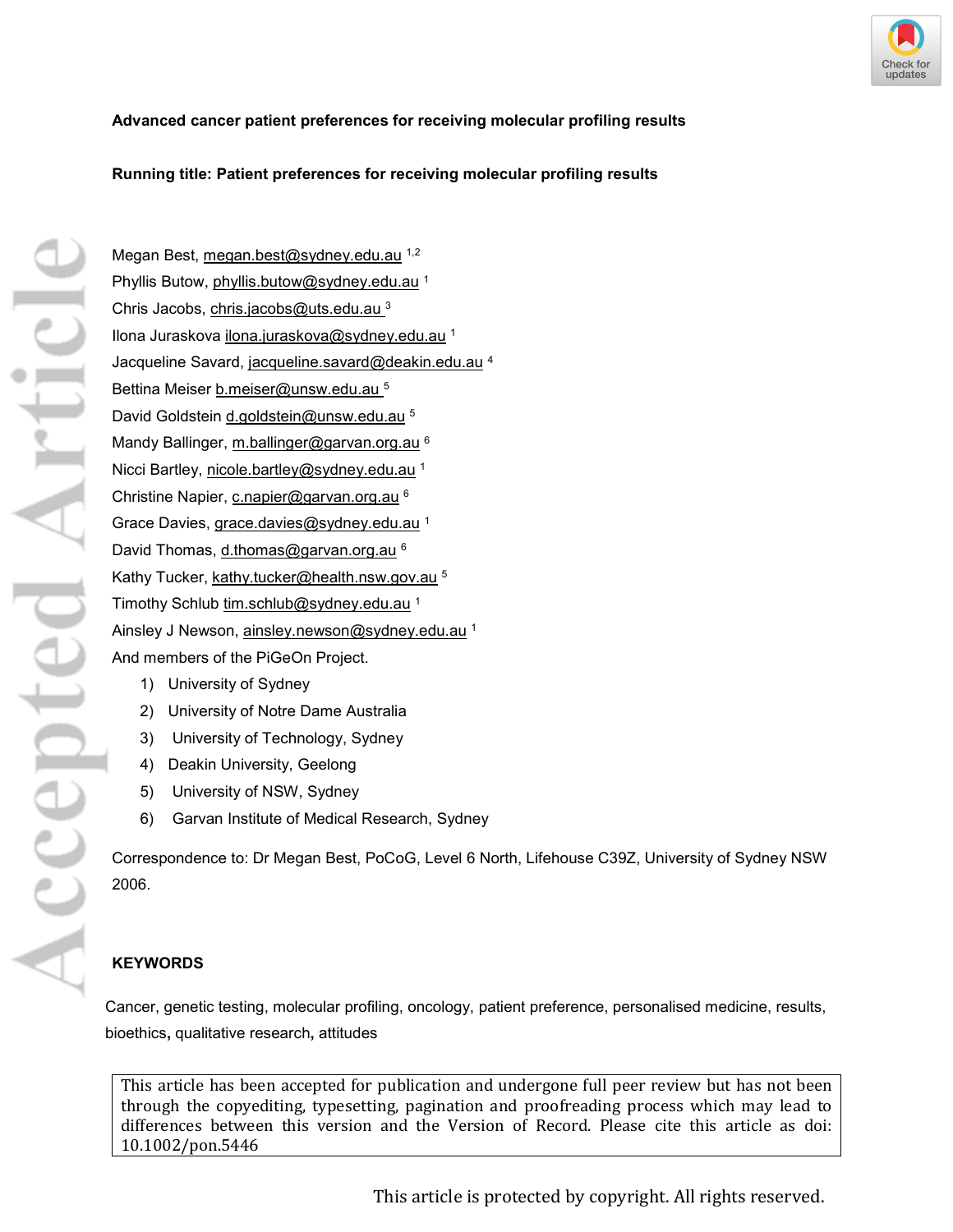### **ABSTRACT**

#### **Objective**

This study aimed to discern preferences for receiving somatic molecular profiling (MP) results in cancer patients who have given consent to undergo testing.

# **Methods**

We conducted a mixed-methods study to explore patients' views on which MP results they would like to receive and why. Advanced cancer patients (n=1299) completed questionnaires after giving consent to participate in a parent genomics study and undergoing MP. A subset of patients (n=20) participated in qualitative interviews.

#### **Results**

Almost all (96%) participants were interested in receiving results which would direct cancer treatment (i.e. were actionable). A smaller majority wanted to access results which were not actionable (64%) or were variants of unknown significance (60%). Most (86%) were interested in finding out about germline findings, though not as a priority. Themes identified in interview data were: 1) Cancer is the focus; 2) Trust in clinicians; and 3) Respect for a right not to know.

#### **Conclusions**

The majority of advanced cancer patients undergoing MP prioritised results which would lead to treatment options. They trusted their oncologists to help them navigate the results return process. While there was interest in knowing about other results, this was a lesser priority. Nevertheless, given high levels of interest in receiving all results, ethical aspects of not providing uninformative results requires further research, including a consideration of patient rationales for desiring this information and what health professionals can and should do to support patients in the absence of meaningful information being available.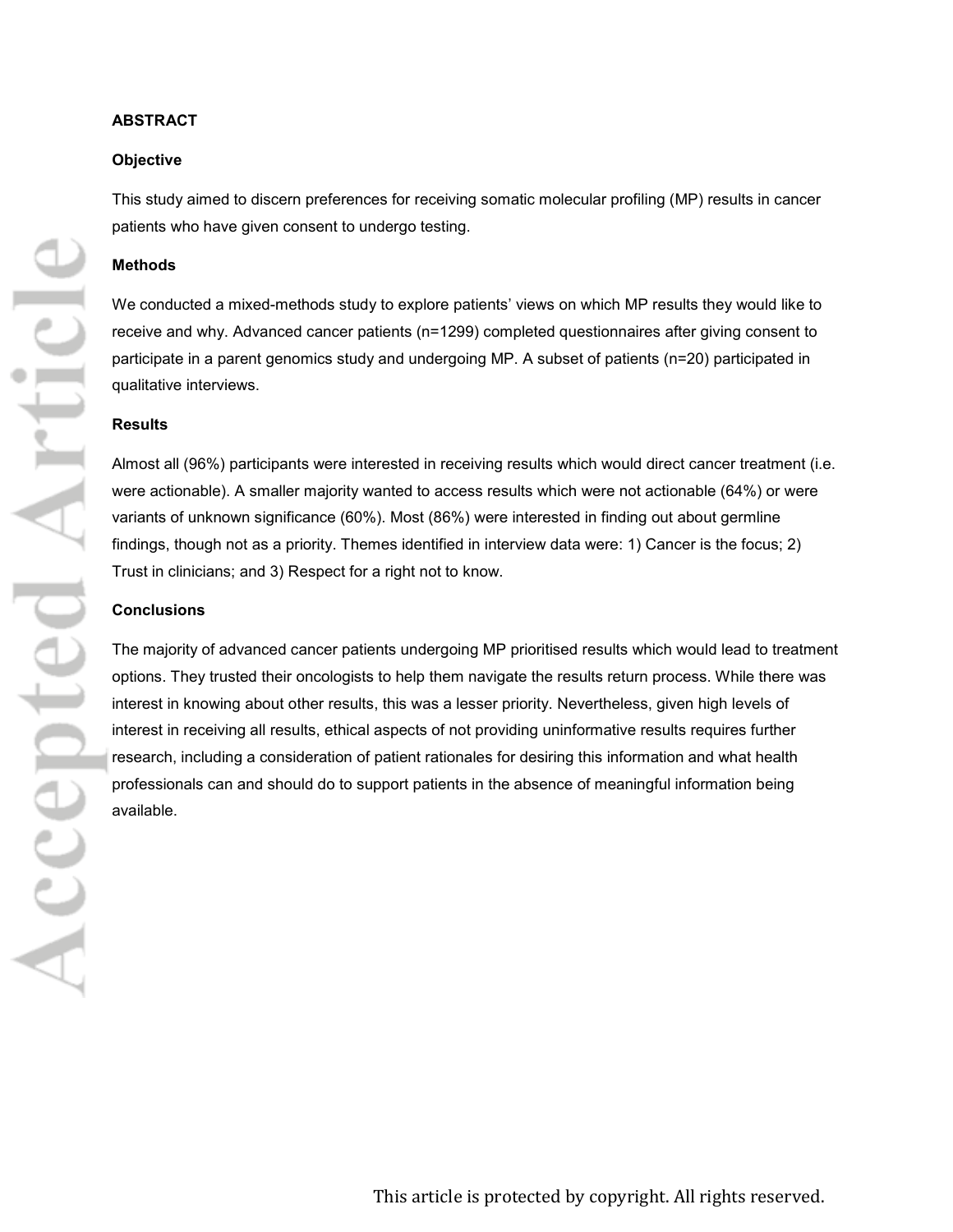# **BACKGROUND**

Precision medicine is advancing in oncology, with increasing use of genomic testing to identify cancer risk and guide treatment.[\(1\)](#page-14-0) Testing in the advanced cancer setting includes somatic molecular profiling (MP), involving panel testing of solid tumours to identify cancer-specific gene mutations, which can be linked to cognate therapies.[\(2\)](#page-14-1)

MP can identify variants that: a) inform treatment (clinically actionable), b) do not inform treatment (nonactionable), c) are of uncertain therapeutic significance (VUS), or d) have a germline origin (and therefore have relevance to the patient's family). If a clinically actionable result is returned, the relevant treatment may or may not be accessible to the patient.

Research evidence is mixed regarding patient preferences for receiving MP results. While the promise of novel treatment attracts cancer patients to genomic testing, [\(3,](#page-14-2) [4\)](#page-14-3) germline findings can be perceived as burdensome by patients due to incapacity caused by progressive disease, [\(5\)](#page-14-4) and there is some confusion about non-actionable findings. [\(4\)](#page-14-3) Concerns have also been expressed about low genomic literacy in patients leading to misunderstanding of results, generating anxiety and uncertainty about the future. [\(3\)](#page-14-2) It is important to understand the perspectives of patients regarding MP results, in order to support them adequately during testing. This mixed methods study aimed to examine the preferences for receiving results of advanced cancer patients who were actually undergoing MP (under a research protocol) in order to access novel therapies.[\(6\)](#page-14-5)

# **METHODS**

Participants were recruited to the Molecular Screening and Therapeutics (MoST) cancer genomic study, which is recruiting adult patients with pathologically confirmed advanced or metastatic solid cancers (of any histological type) who have exhausted therapeutic options.[\(6\)](#page-14-5) Participants undergo MP and, if an actionable variant is found, are enrolled in a related therapeutic trial if available. Participants can elect to receive actionable, non-actionable and/or germline results at the time of consent, and to allow germline results to be returned to family members in the event of the participant's death.

The Psychosocial Issues in Genomics in Oncology (PiGeOn) Project is a longitudinal, mixed methods psychosocial sub-study for MoST which aims to examine the psychosocial and behavioural impacts and ethical issues for MP.[\(7\)](#page-14-6) Patients give written consent to this study and the parent study at the same time. Both studies were approved by the St Vincent's Hospital Human Research Ethics Committee (Reference HREC/16/SVH/23).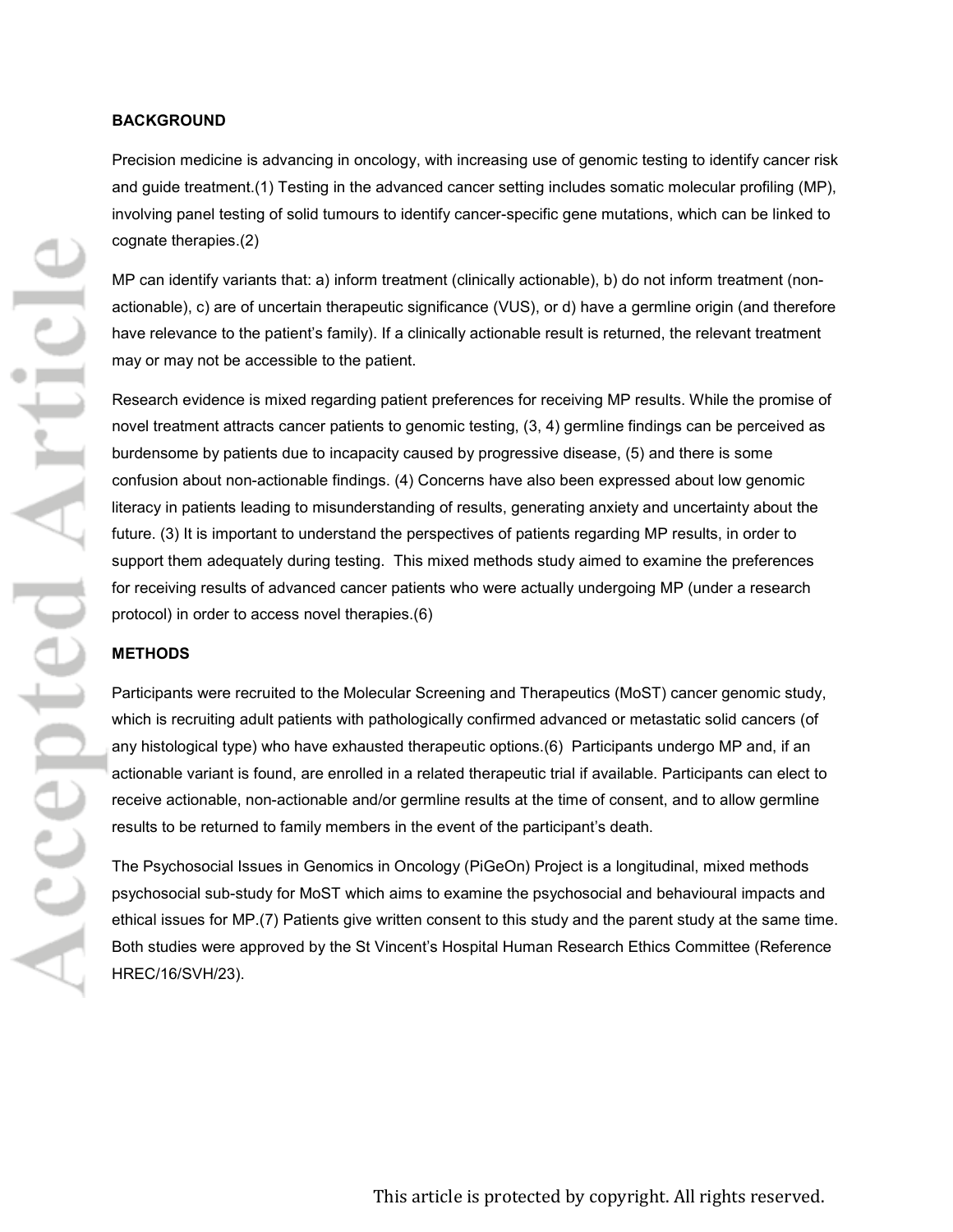#### Data collection

From the PiGeOn study, this paper focuses on participants' preferences regarding MP results. All participants were asked to complete a questionnaire just after consent was given (prior to MP), which included a hypothetical question regarding whether they would like to receive *actionable*, *non-actionable, variants of unknown significance (VUS) or germline* results. A subset of participants were invited to participate in a semi-structured telephone interview within 1-2 weeks of giving consent. Purposive sampling was used to ensure a heterogeneous sample. Interviews were conducted by one researcher (NB) and continued until data saturation was reached. Questions asked included which results participants would like to receive and why, and the expected impact of results. See Interview Schedule (Supplementary Table 1). Questions were developed iteratively to develop themes identified during the study analysis. Demographic details were collected by the parent study.

#### Analysis

Demographic data were tabulated and summary statistics used to describe questionnaire results (Tables 1 and 2, respectively). Analysis of variables potentially associated with the desire to receive each type of result was performed using logistic regression using IBM SPSS Statistics Version 25. Variables investigated included age, sex, education, urban versus rural/remote place of residence, English as first language, medical-science occupation, whether participants had biological children, whether any first degree relatives were diagnosed with cancer, time since diagnosis and cancer incidence (rare, less common, common). See Supplementary Tables 2-5.

Interviews were recorded and transcribed. Using thematic analysis [\(8\)](#page-14-7), data was coded and formed into focused codes which were applied to further transcripts, and developed into themes. Data collection and analysis occurred concurrently as themes were refined and applied to the data. Any differences between researchers were resolved through discussion and negotiated consensus. Rigor was derived from successive discussions and review of the coding process by researchers until theoretical coding was complete. The varied academic backgrounds of the researchers ensured reflexivity, and comparison of qualitative and quantitative results provided triangulation of data.

#### **RESULTS**

Participants in the MoST study (n=1299) were evenly distributed in gender (52% female), with mean age of 56 years, and mixed cancer diagnoses with an average Eastern Cooperative Oncology Group (ECOG)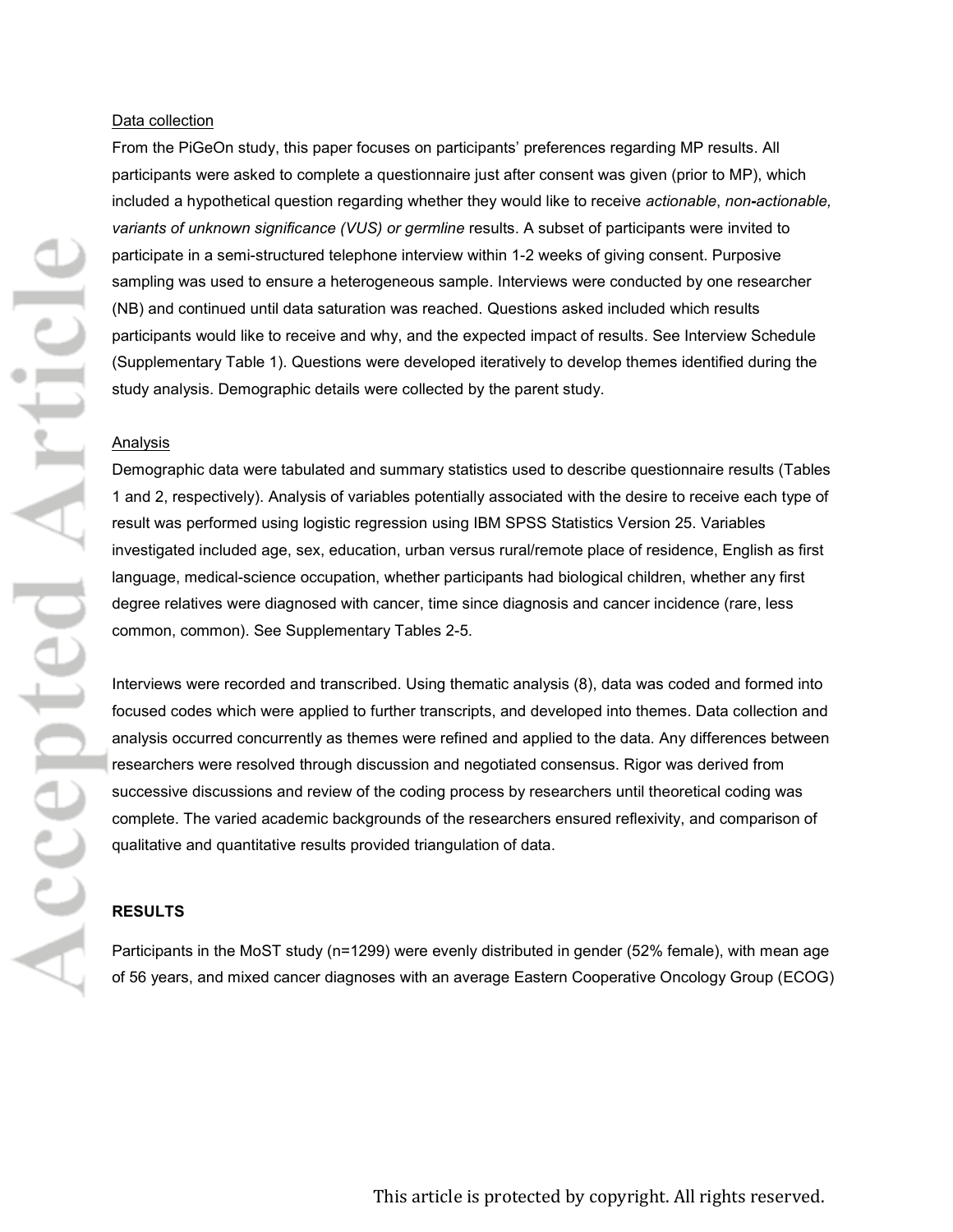rating between 0 and 1. The qualitative cohort (n=20) had a mean age of 57 years, 45% female, with mixed cancer diagnoses and an average ECOG rating between 0 and 1.

#### **Quantitative results**

Of the 1299 MoST questionnaire participants, 1252 (96%) indicated a preference to receive actionable results, 836 (64%) elected to receive non-actionable results, 601 (60%) would like to receive VUS, and 1119 (86%) wanted to receive germline results which could inform family risk (see Table 2).

Logistic regression indicated that patients who were more interested in being informed about actionable gene variants had an English-speaking background (*p* = .038), biological children (*p* = .034) or a first degree relative with cancer  $(p = .031)$ . See Supplementary Table 2.

Patients' higher educational background and remote/rural location were significant predictors of wanting to be informed about non-actionable gene variants (*p* = .002) and (*p* < .001) respectively. Living in a remote area was a significant predictor of wanting to be informed about VUS (*p* = .003). See Supplementary Tables 3 and 4.

Younger patient age, parental status and having a relative with cancer, were all significant predictors of wanting to receive information about germline results that could inform family members' risk (*p* = .020), (*p*  $=$  .005) and ( $p = 0.034$ ) respectively. See Supplementary Table 5.

#### **Qualitative results**

Three themes were identified in the transcripts: 1) Cancer is the focus, 2) Trust in clinicians and 3) Respect for a right not to know. Perspectives were significantly influenced by the patient's clinical situation.

- **1. Cancer is the focus**
- a) Cancer information first

All participants interviewed prioritised receiving information about variants linked to possible cancer treatments. They were concerned that non-actionable information might confuse them. Interest was also expressed in receiving results in a staggered way, with cancer information prioritised.

*I think most important for somebody with cancer is to get that treatment information to them as pure and understandable as possible Conflating it with non-relevant – non-treatment information at the first port [of call] is not a good idea. Male 42 years*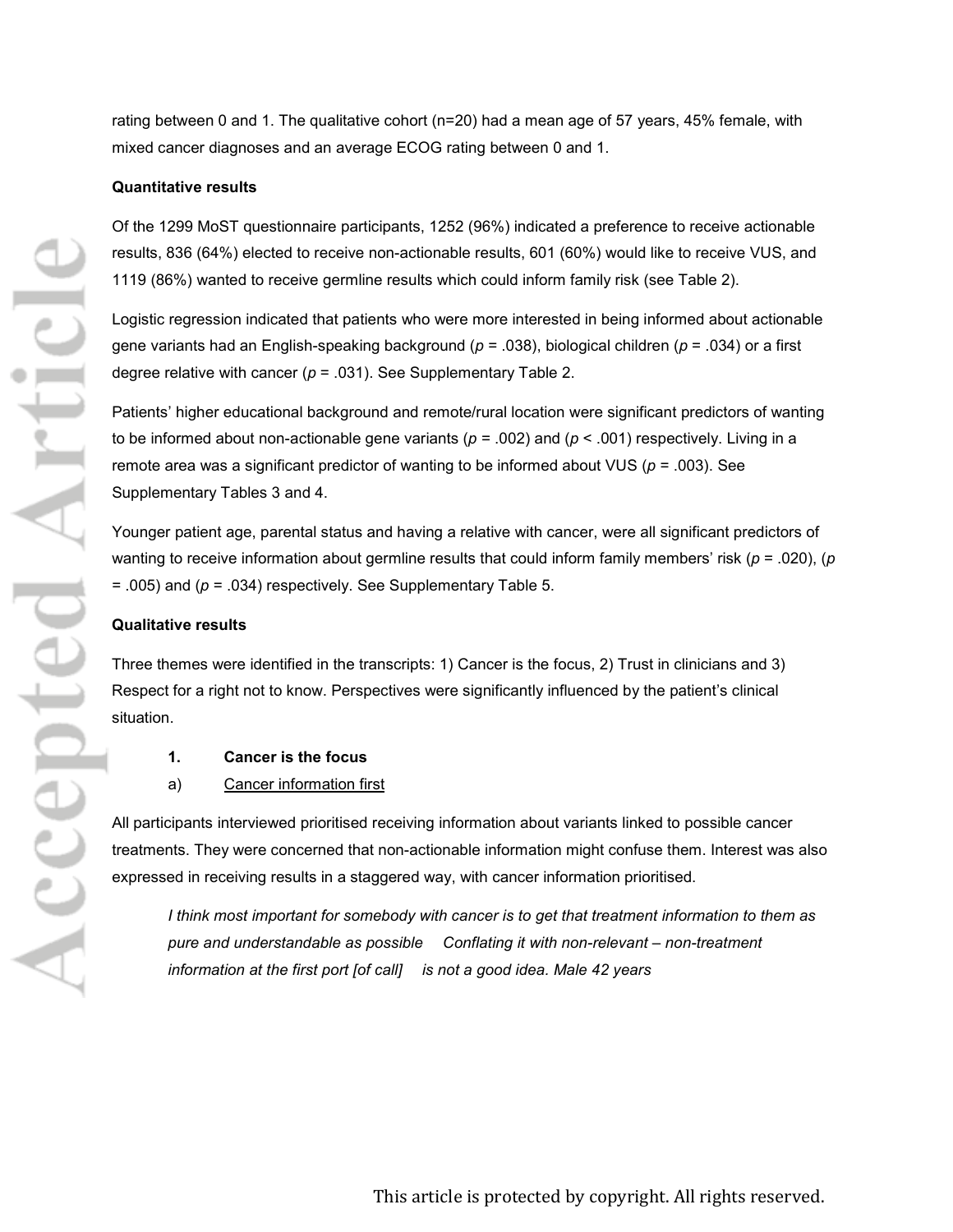However, this did not mean that participants were not interested in other results. When giving consent, participants were told there was a chance of receiving a germline result. Interviewees realised that, although not necessarily important for themselves (given their advanced cancer), such information would likely be of interest to their family. As such, most did want germline information, but not as a priority.

*Personally, for me, I would like to know. Already my brother has got bladder cancer and he had another skin cancer there was a high possibility at one stage that we might be a cancer family I've got a huge family, but everybody is very involved in knowing as much information as possible So for me personally, more information the better. My two girls would like to know too if there's a family link. Female, 60 years.*

Testing was not seen to be a waste of time, even if a new therapy was not found, as results were generally considered to be beneficial for research and cancer patients in general (which could include other family members in the future).

*We sort of thought if it doesn't help me it might help someone else. Female, 58 years*

b) VUS

Participants were asked whether (hypothetically) VUS should be returned if revealed in MP. Participants generally understood that a VUS might be identified, given the early stage of research in this area:

*My understanding is that, yes, if you find something within my DNA testing that you don't quite understand, I realise that that is why because the advances are happening so quickly it's hard to keep up. Female 75 years*

Despite this, many participants were optimistic that VUS results would prove useful at some point. Thus, the explanation of potential uncertainty did not always impact their desire to hear the result.

*I guess I would be a bit disappointed, but think well, nothing ventured nothing gained. And even...the fact that you've actually tested the tumor some lightbulb might switch on somewhere in a few years and be like, I had another one like that and it might come to some cure down the track. Female 58 years*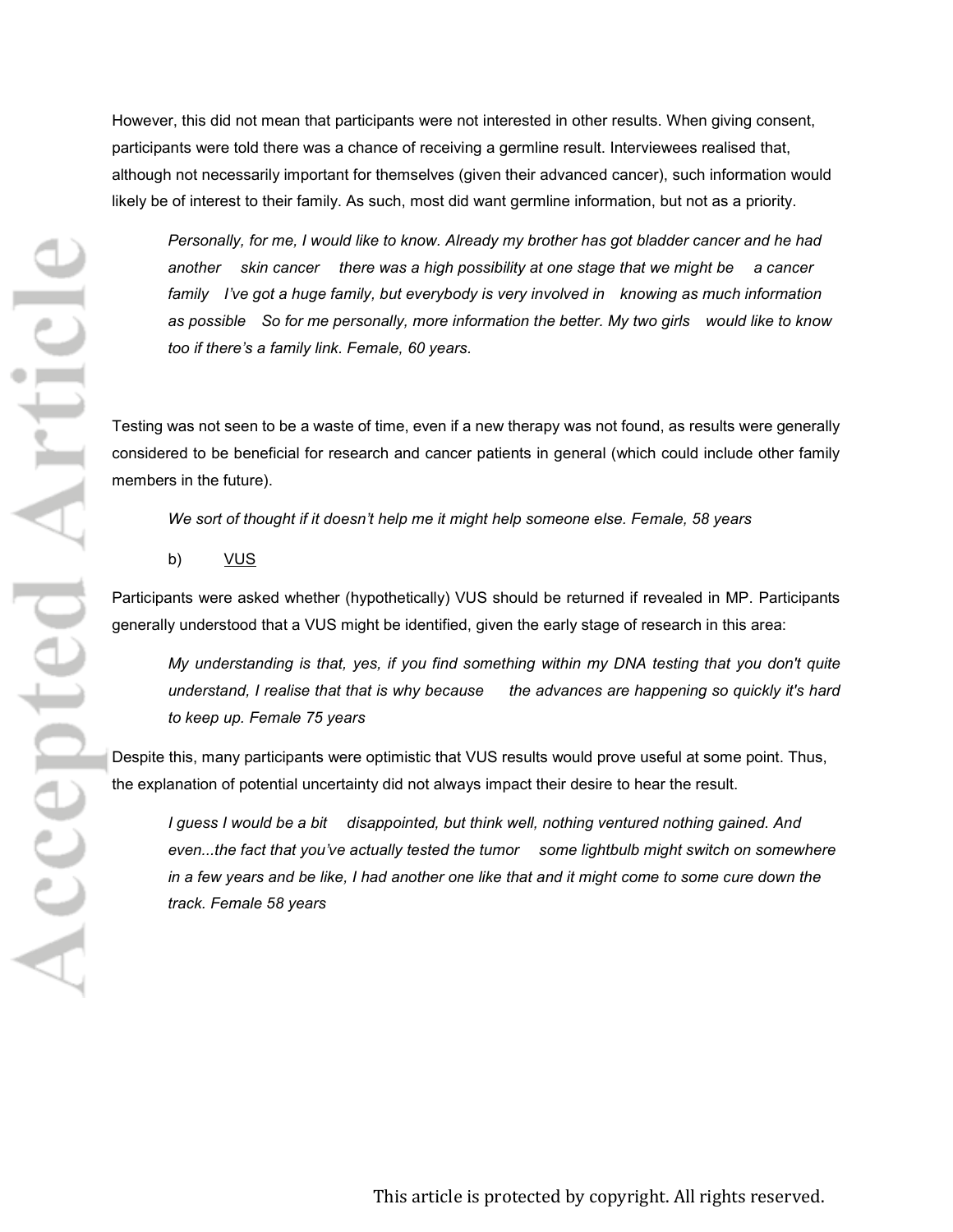Despite not having been mentioned during the consent process (and not being required under Australian research guidelines), several patients assumed that VUS findings would continue to be monitored into the future.

*Perhaps, if I survive long enough, then they might understand it and so, some benefit will come from it. It can't get any worse [and they should continue to check] as long as the cancer remains within the community. Male, 51 years.*

Participants were willing to pay for this ongoing investigation of their results.

However, not all participants felt the need to hear about non-actionable results, generally because they did not perceive they would be useful.

*I think that is really taking it a step too far. There's no point in it you can have too much information. Male, 42 years.*

# **2. Trust in clinicians**

As all participants had advanced cancer, they had relationships with a community oncologist as well as the research team, and had confidence that the clinicians were 'keeping an eye' on them and ensuring they received all relevant information.

Several participants said they would rather receive information and support from their own familiar oncologist (rather than the study oncologist). Participants trusted their own doctors to tell them only what was important, thus avoiding unhelpful results.

*For me, yeah [I can have too much information]. You know, I have great faith in the team that looks after me and so, I don't need to know all the ins and outs. Male 55 years*

However, in view of the low chance of an actionable result, other clinical support was seen as an important requirement at the point where results were communicated. For one participant:

*Because the potential outcome [accessing a new treatment] is slim, and because people, by the time they get to you, might be getting more and more desperate about some kind of solution, I think access to social work, and that kind of more emotional support, would be a good thing for people. Male 64 years*

**3. Respect for a right not to know**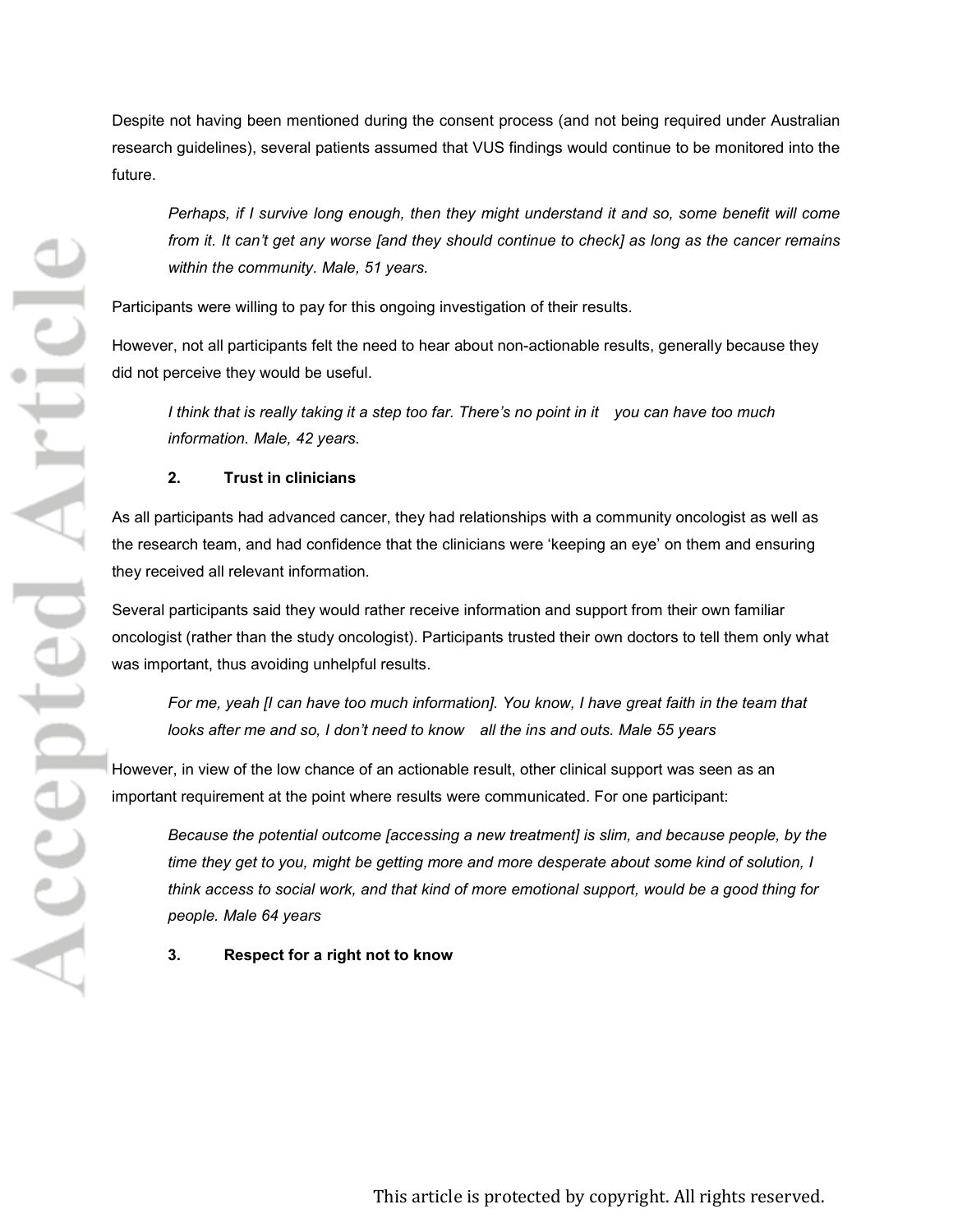Receiving personal results was considered vital by many participants, because most had joined the study to explore potential access to a 'last-hope' therapy. When asked whether participants should be able to undergo MP but decline to receive any personal results (a question that drew on a purported 'right not to know' one's germline genetic information), the initial response was that this attitude was incomprehensible.

### *I think it kind of defeats the purpose. Male 41 years*

However, most participants accepted that others could hold different views, and have different needs and responses, and respected their decision to refuse results. Clinicians were expected to ensure that the best outcome was achieved for such patients.

*Not knowing the person, it might send them all off on a different tangent mentally, and emotionally. That's the difficulty... I'd have to rely on the team talking to somebody that knows the person you'd have to rely on the team talking to the family doctor about that. Female, 67 years.*

Participation in the study even when results were declined was also seen as worthwhile in that it still contributed to research and would build knowledge.

*If people chose that, that'd be fine having more participants than less is definitely a better outcome [for research purposes]. Male 41 years*

When asked whether a person should be told their results, despite refusal, if a result was found to be potentially lifesaving, the response generally changed. More respondents adopted a clinical paradigm (although this was a translational research project) and felt doctors had an obligation to inform such a patient on the grounds of a perceived duty of care to the individual, or to the community.

*I think it's part of the duty of care, to try and give them the best option they could even if they didn't want to receive the information. Male 41 years*

*That's the whole public health thing, isn't it?.. You might not want it but I have information that will save the public health system money, will save your life, will improve our quality of life. Male 42 years*

Concern that the family could miss out on receiving results if a participant refused was also expressed:

*I wonder can you give it [the result] if the family says, "can we have it"? Female 67 years*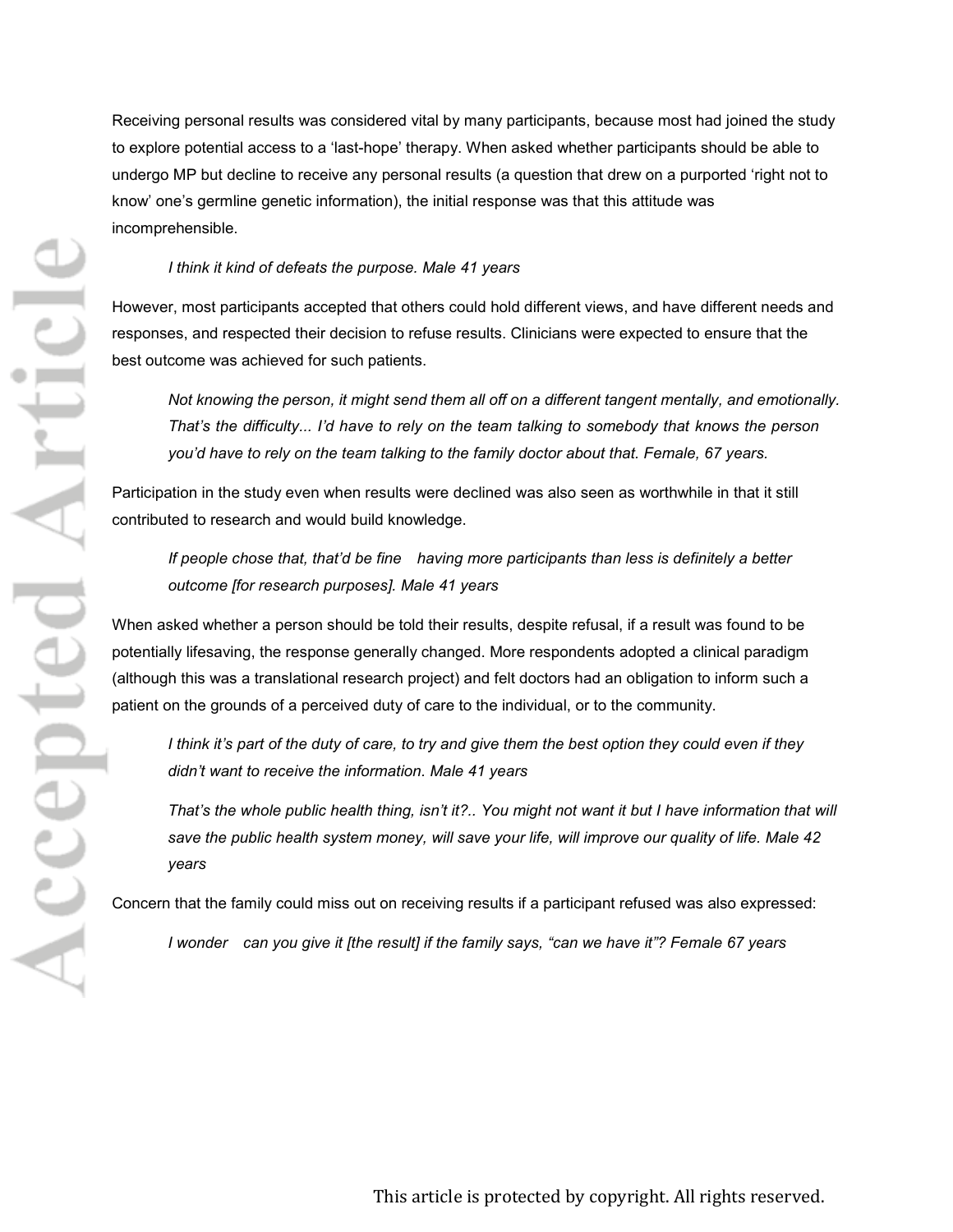### **DISCUSSION**

We conducted a mixed-methods study to explore advanced cancer patients' views on which genomic results they would like to receive after undergoing MP, and their broader views on this. We found that most participants were interested in receiving results which would provide further treatments options for their cancer. Other results, such as germline findings, were also of interest if they were perceived to have utility, particularly for participants with children and those with a family history of cancer, but not as a priority. A subset of participants noted that more information is always better, with hopes of future breakthroughs, while some feared the psychological impact of burdensome information. Perspectives were significantly influenced by the need for hope in these patients with advanced disease, who had exhausted available treatment options.

Our paper on motivation for participation in the PiGeOn study [\(9\)](#page-14-8) reflected the overwhelming need this cohort had to find new treatments. MP was felt to be an important aspect of cancer management that should be widely available in the clinical context. Other previous research has similarly found that hope for new therapy makes MP attractive to patients, alongside concern about negative results.[\(4\)](#page-14-3) These findings suggest the need for information and decision tools to support physicians in communicating realistic prospects of benefit from MP, to minimise possible patient distress.

Interest in obtaining results expressed by those with children or a first degree relative with cancer highlights the heightened motivation for avoiding cancer that personal experience is known to generate.[\(10\)](#page-14-9) This study and others have, however, found that advanced cancer patients may perceive conveying risk information to relatives as burdensome.[\(4\)](#page-14-3) Incomplete family communication of germline genetic information in this setting is well documented,[\(11\)](#page-14-10) despite the so-called 'duty to warn' genetic relatives.[\(12\)](#page-14-11) Here, relevant aspects of this debate are whether it applies in a research context [\(13\)](#page-14-12) and to findings that are essentially 'incidental' to the main purpose of the test.[\(14\)](#page-14-13) There is also recognition that specific issues can arise concerning the sharing of information with relatives once a patient has died.[\(13-15\)](#page-14-12)

Some participants showed interest in receiving VUS, often assuming future utility. This preference gives rise to the question of whether a perceived right to know generates an actual right to know – especially in situations where resources are constrained. Arguments for granting research participants wider access to their genomic data have been made,[\(16\)](#page-15-0) but this would need to involve a consent process that promotes genuine reflection on the rationale for wanting this information. Processes must also take account of differences between people's abilities to process and cope with this information.

Accepted Articl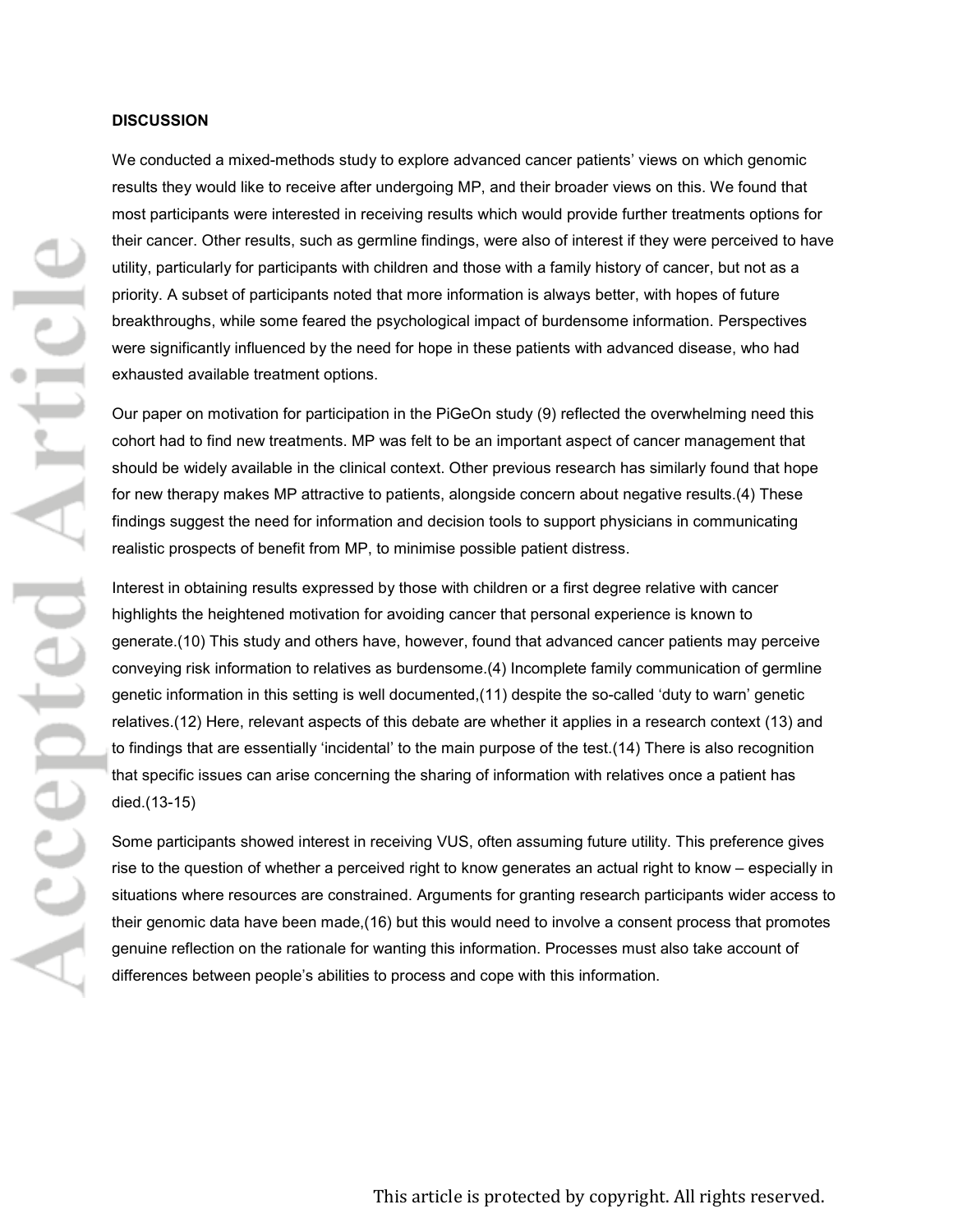This cohort expected that any VUS identified would continue to be reviewed over time. Participants were willing to pay for this information. A recent policy statement from the American College of Medical Genetics and Genomics[\(17\)](#page-15-1) suggested physicians do their best to recontact patients with updated information. As a research study, this program has no obligation, under Australian regulations, to continue to interrogate data after the project ceases[\(18\)](#page-15-2). However, the translational nature of this work – with personalised therapy as an intended output - also exemplifies the collapsing distinction between research and practice. Thus, the question of whether researchers should continue to interrogate participant data needs more investigation. Additionally, future consent protocols should include a discussion with participants as to whether or not results will be updated over time, based on the individual treating oncologist's intentions and relevant guidelines.

Our participants expressed great confidence in their oncologists**'** filtering of complex results so that only relevant information was passed on**.** Given their dependence on healthcare professionals to interpret genomic test results, oncologists' genomic literacy is of concern. [\(4\)](#page-14-3) This suggests that care should be taken in deciding which findings to generate and report. Efforts to educate oncologists regarding understanding and communicating genomic test results of all kinds are ongoing.[\(19\)](#page-15-3)

#### Study Limitations

This study contained a qualitative element which is not intended to be generalizable. Other cohorts may respond differently.

#### Clinical Implications

This study examined advanced cancer patients' views on which genomic results they would like to receive after undergoing MP. Clinicians should clearly articulate which results will be generated in order to manage patient expectations. Consideration should be given to prioritising actionable findings, and supporting patients who do not receive them.

# **Conclusion**

This mixed methods study reports insights into the preferences of advanced cancer patients regarding receiving MP results. While perceived utility was an important discriminator in what was seen as valuable for this cohort, there were a variety of responses. In view of these, it is important to ensure engagement with patients about test validity and utility, their expectations and ensuring their choices reflect wellconsidered preferences. This can be aided by having quality consent processes, which encompass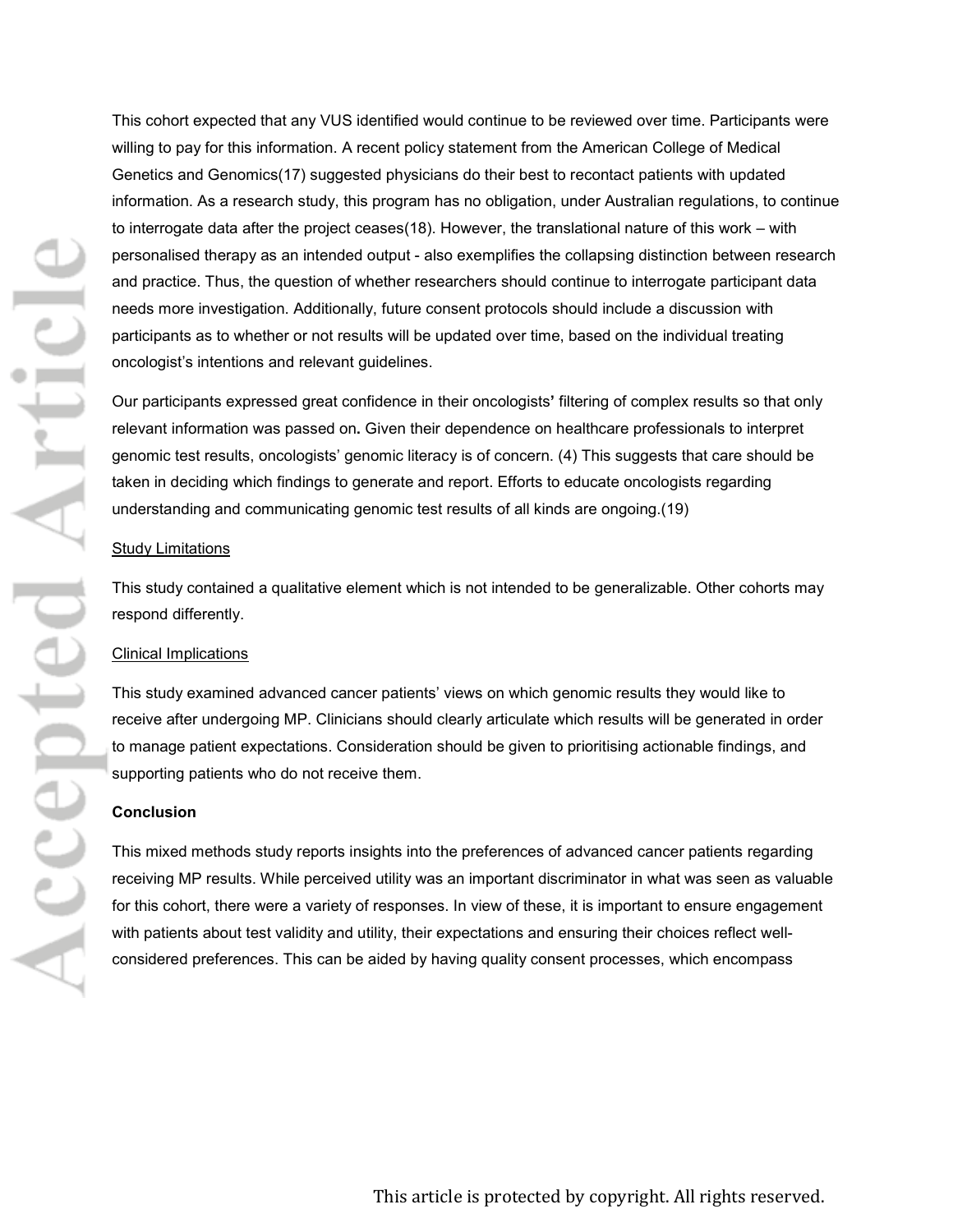provision of relevant information in a manner sensitive to participant distress and desire for additional treatment options, and access to professional support. As the perceived utility of genomic tests can reduce after receiving results,[\(20\)](#page-15-4) and in view of known challenges in implementing consent processes,[\(21\)](#page-15-5) we suggest that patient preferences are relevant to, but not determinative of, a decision to return uninformative results in this context, where the focus is on cancer treatment. The nature and value of the information should guide result return. Additionally, the ethical aspects of returning uninformative results requires further research, including consideration of patient rationales for desiring information and what health professionals can and should do to support patients in the absence of meaningful information being available.

### **Acknowledgements**

Members of the PiGeOn Project include named authors, plus Judy Kirk, and Mary-Anne Young. This project was funded by the National Health and Medical Research Council of Australia, and the Cancer Institute of NSW.

#### **Conflicts of interest statement**

The authors have declared no conflicts of interest**.**

#### **Data availability statement**

The data that support the findings of this study are available on request from the corresponding author. The data are not publicly available due to privacy or ethical restrictions.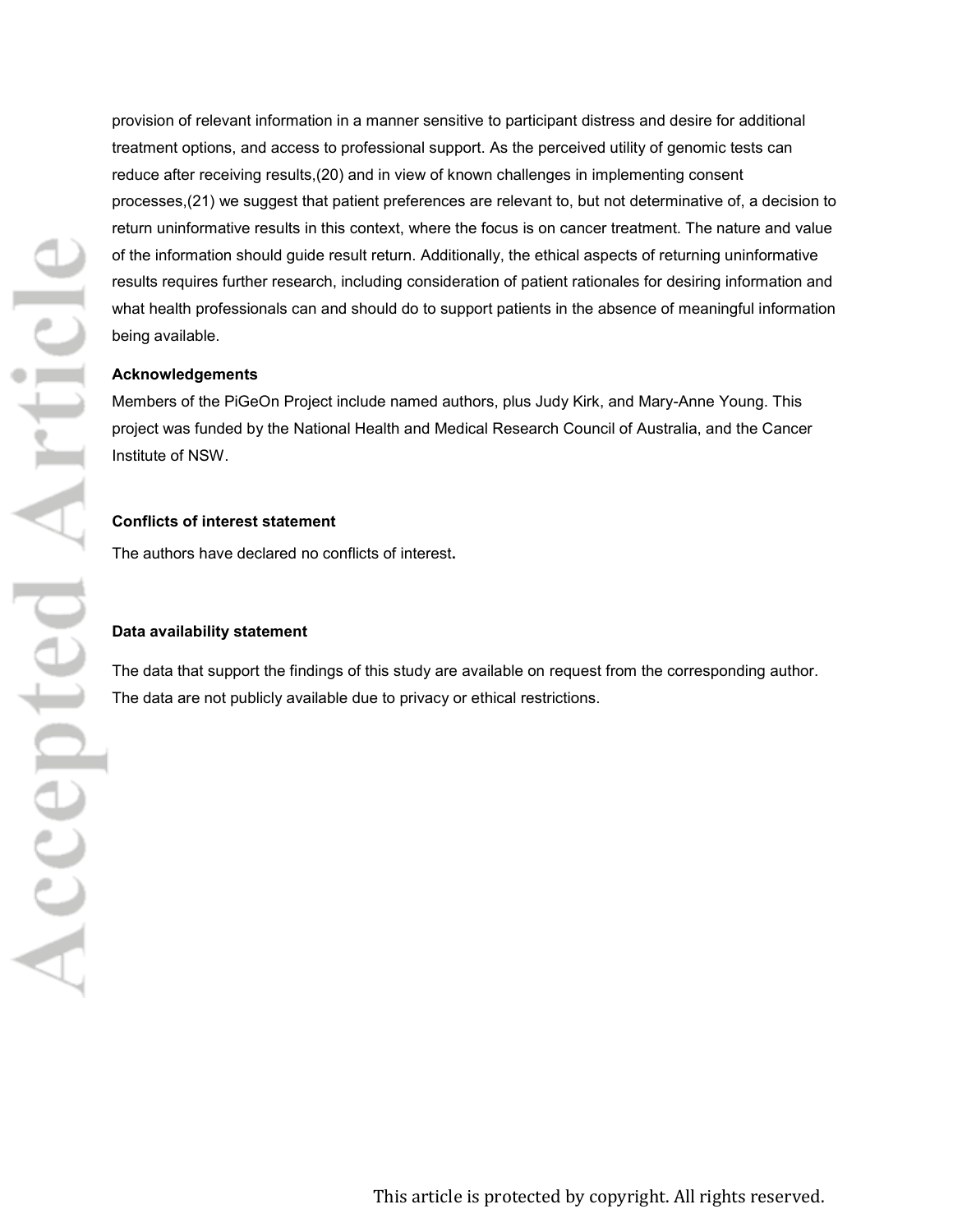# **REFERENCES**

<span id="page-14-0"></span>1. Jackson SE, Chester JD. Personalised cancer medicine. International Journal of Cancer. 2015;137(2):262-6.

<span id="page-14-1"></span>2. Sicklick JK, Kato S, Okamura R, Schwaederle M, Hahn ME, Williams CB, et al. Molecular profiling of cancer patients enables personalized combination therapy: the I-PREDICT study. Nature Medicine. 2019;25(5):744-50.

<span id="page-14-2"></span>3. Pellegrini I, Rapti M, Extra JM, Petri-Cal A, Apostolidis T, Ferrero JM, et al. Tailored chemotherapy based on tumour gene expression analysis: breast cancer patients' misinterpretations and positive attitudes. European Journal of Cancer Care. 2012;21(2):242-50.

<span id="page-14-3"></span>4. Miller FA, Hayeems RZ, Bytautas JP, Bedard PL, Ernst S, Hirte H, et al. Testing personalized medicine: patient and physician expectations of next-generation genomic sequencing in late-stage cancer care. European Journal of Human Genetics. 2014;22(3):391-5.

<span id="page-14-4"></span>5. Catenacci DVT, Amico AL, Nielsen SM, Geynisman DM, Rambo B, Carey GB, et al. Tumor genome analysis includes germline genome: Are we ready for surprises? International Journal of Cancer. 2015;136(7):1559-67.

<span id="page-14-5"></span>6. Thavaneswaran S, Sebastian L, Ballinger M, Best M, Hess D, Lee CK, et al. Cancer Molecular Screening and Therapeutics (MoST): a framework for multiple, parallel signal-seeking studies of targeted therapies for rare and neglected cancers. The Medical Journal of Australia. 2018;209(8):354-5.

<span id="page-14-6"></span>7. Best M, Newson AJ, Meiser B, Juraskova I, Goldstein D, Tucker K, et al. The PiGeOn project: protocol for a longitudinal study examining psychosocial, behavioural and ethical issues and outcomes in cancer tumour genomic profiling. BMC cancer. 2018;18(1):389.

<span id="page-14-7"></span>8. Braun V, Clarke V. Using thematic analysis in psychology. Qualitative research in psychology. 2006;3(2):77-101.

<span id="page-14-8"></span>9. Best MC, Bartley N, Jacobs C, Juraskova I, Goldstein D, Newson AJ, et al. Patient perspectives on molecular tumor profiling: "Why wouldn't you?". BMC Cancer. 2019;19(1):753.

<span id="page-14-9"></span>10. Diseati L, Scheinfeldt LB, Kasper RS, Zhaoyang R, Gharani N, Schmidlen TJ, et al. Common genetic risk for melanoma encourages preventive behavior change. Journal of personalized medicine. 2015;5(1):36-49.

<span id="page-14-10"></span>11. Metcalfe A, Coad J, Plumridge GM, Gill P, Farndon P. Family communication between children and their parents about inherited genetic conditions: a meta-synthesis of the research. European Journal Of Human Genetics. 2008;16:1193.

<span id="page-14-11"></span>12. Shah SK, Hull SC, Spinner MA, Berkman BE, Sanchez LA, Abdul-Karim R, et al. What does the duty to warn require? Am J Bioeth. 2013;13(10):62-3.

<span id="page-14-12"></span>13. Wolf SM, Branum R, Koenig BA, Petersen GM, Berry SA, Beskow LM, et al. Returning a Research Participant's Genomic Results to Relatives: Analysis and Recommendations. J Law Med Ethics. 2015;43(3):440-63.

<span id="page-14-13"></span>14. Wolf SM, Paradise J, Caga-anan C. The law of incidental findings in human subjects research: establishing researchers' duties. J Law Med Ethics. 2008;36.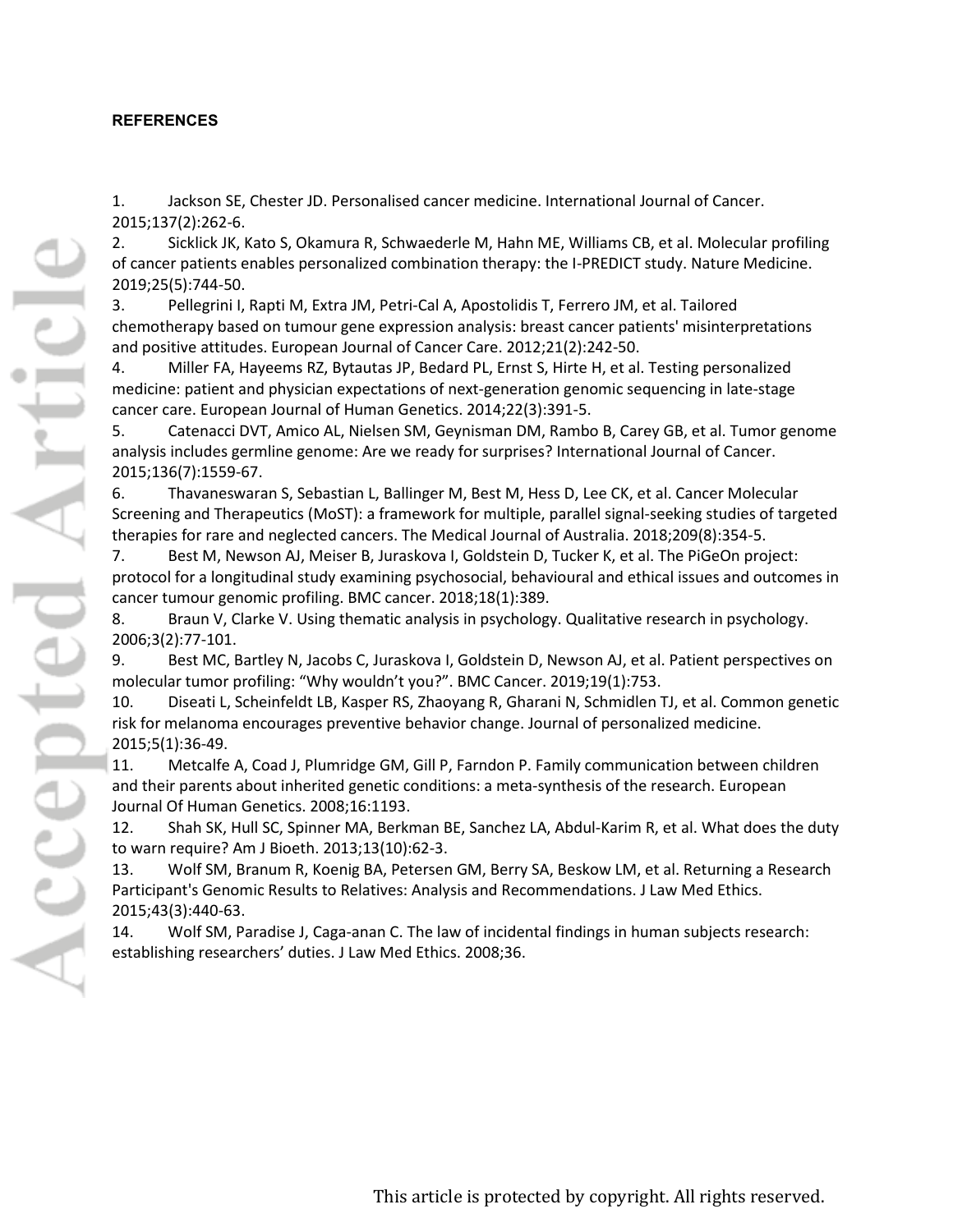15. Amendola LM, Horike-Pyne M, Trinidad SB, Fullerton SM, Evans BJ, Burke W, et al. Patients' Choices for Return of Exome Sequencing Results to Relatives in the Event of Their Death. The Journal of Law, Medicine & Ethics. 2015;43(3):476-85.

<span id="page-15-0"></span>16. Thorogood A, Bobe J, Prainsack B, Middleton A, Scott E, Nelson S, et al. APPLaUD: access for patients and participants to individual level uninterpreted genomic data. Human Genomics. 2018;12(1):7.

<span id="page-15-1"></span>17. David KL, Best RG, Brenman LM, Bush L, Deignan JL, Flannery D, et al. Patient re-contact after revision of genomic test results: points to consider—a statement of the American College of Medical Genetics and Genomics (ACMG). Genetics in Medicine. 2019;21(4):769-71.

<span id="page-15-2"></span>18. National Health and Medical Research Council. National Statement on Ethical Conduct in Human Research 2007 (updated 2018). Canberra: Australian Government; 2018.

<span id="page-15-3"></span>19. Ha VTD, Frizzo-Barker J, Chow-White P. Adopting clinical genomics: a systematic review of genomic literacy among physicians in cancer care. BMC Med Genomics. 2018;11(1):18.

<span id="page-15-4"></span>20. Bradbury AR, Patrick-Miller L, Long J, Powers J, Stopfer J, Forman A, et al. Development of a tiered and binned genetic counseling model for informed consent in the era of multiplex testing for cancer susceptibility. Genet Med. 2015;17(6):485-92.

<span id="page-15-5"></span>21. Beskow LM, Burke W. Offering individual genetic research results: context matters. Sci Transl Med. 2010;2.

# **TABLES**

# **Table 1: Demographics**

| <b>Characteristics</b>              | Total participants (n=1299) | Interviews (n=20) |
|-------------------------------------|-----------------------------|-------------------|
| Age (years):                        |                             |                   |
| Mean (SD)                           | 56.02 (14.23)               | 57.05 (11.44)     |
| Median (IQR)                        | 58 (21)                     | 58 (15.5)         |
| Range                               | 18-90                       | 41-77             |
| <b>Time since Diagnosis (years)</b> |                             |                   |
| Mean (SD)                           | 3.11(4.08)                  | 2.1(2.4)          |
| Range                               | $0 - 40.40$                 | $0.1 - 7.8$       |
|                                     | n (%)                       | $n$ (%)           |
| Gender:                             |                             |                   |
| Female                              | 670 (52)                    | 9(45)             |
| <b>Highest level of education</b>   |                             |                   |
| completed:                          |                             |                   |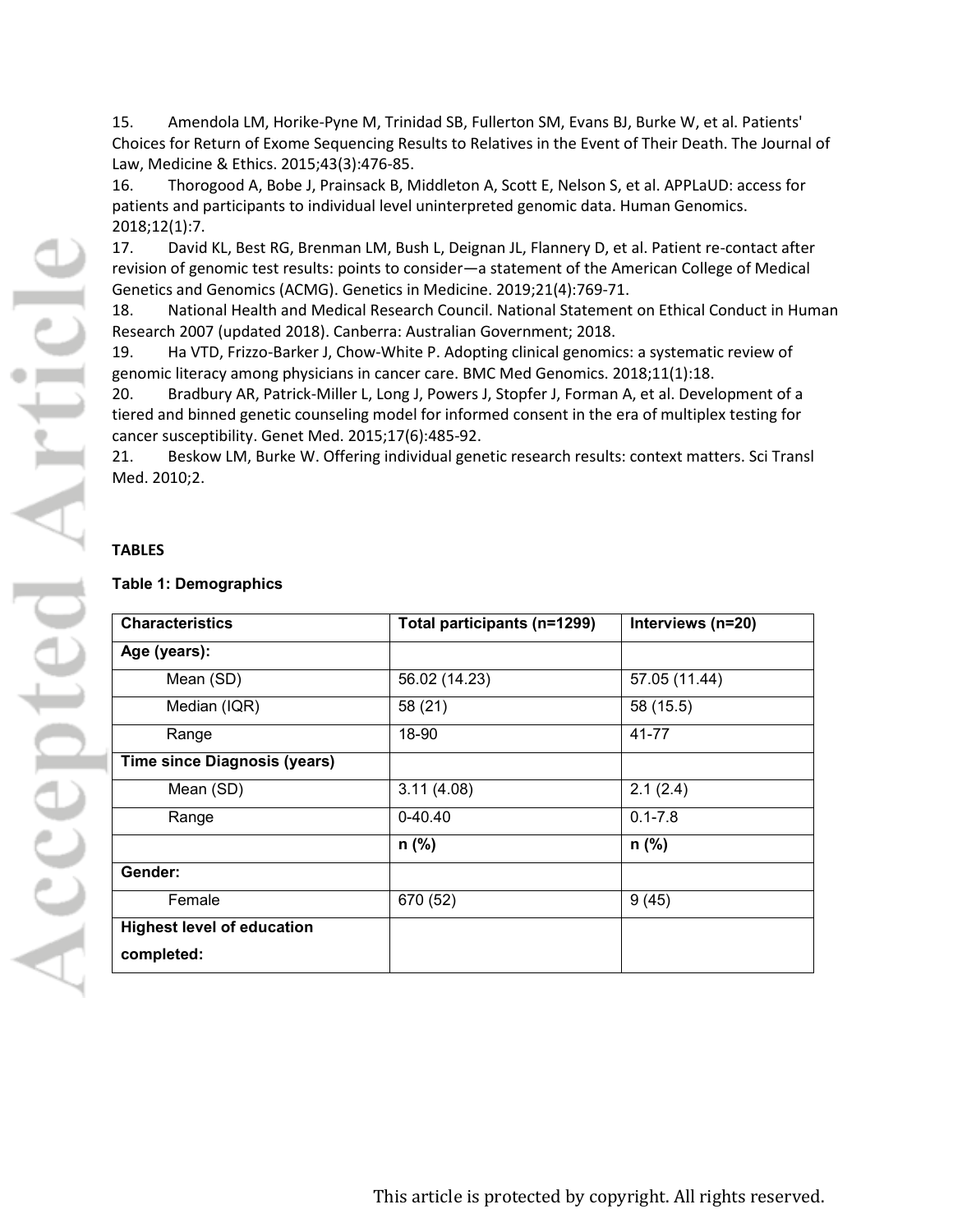| Primary school                       | 16(1)                 | 0(0)    |
|--------------------------------------|-----------------------|---------|
| Year 7 or 8                          | 35(3)                 | 0(0)    |
| Year 9 or 10                         | 212(16)               | 2(10)   |
| Year 11 or 12                        | 219(17)               | 1(5)    |
| <b>Vocational Training</b>           | 242 (19)              | 7(35)   |
| University did not graduate          | 17(15)                | 0(0)    |
| University graduated                 | 546 (42)              | 8(40)   |
| Missing                              | 12(0.9)               | 2(10)   |
| <b>Accessibility and Remoteness</b>  |                       |         |
| <b>Index of Australia (ARIA):</b>    |                       |         |
| Urban (versus rural/remote)          | 1170 (90)             | 13(65)  |
| <b>Culturally and Linguistically</b> | $\overline{291}$ (22) | 1(5)    |
| Diverse (CALD) background            |                       |         |
| <b>Medical-Science Occupation</b>    | 90(7)                 | 2(10)   |
| Has biological children              | 974 (75)              | 19 (95) |
| Has a first degree relative          | 639 (49)              | 6(30)   |
| diagnosed with cancer                |                       |         |
| <b>Cancer Incidence</b>              |                       |         |
| Rare                                 | 891 (69)              | 13(65)  |
| Less Common                          | 174 (13)              | 5(25)   |
| Common                               | 234 (18)              | 2(10)   |
| <b>Cancer Diagnosis (ICD-10)</b>     |                       |         |
| Bone and soft tissue                 | 244 (19)              | 2(10)   |
| <b>Brain</b>                         | 139(11)               | 1(5)    |
| Colorectal                           | 122(9)                | 0       |
| Pancreas                             | 113(9)                | 2(10)   |
| <b>Breast</b>                        | 67(5)                 | 1(5)    |
| <b>Uterus</b>                        | 67(5)                 | 2(10)   |
| Ovary                                | 53(4)                 | 1(5)    |
| Unknown primary                      | 50(4)                 | 2(10)   |
| Lung                                 | 47(4)                 | 2(10)   |
|                                      |                       |         |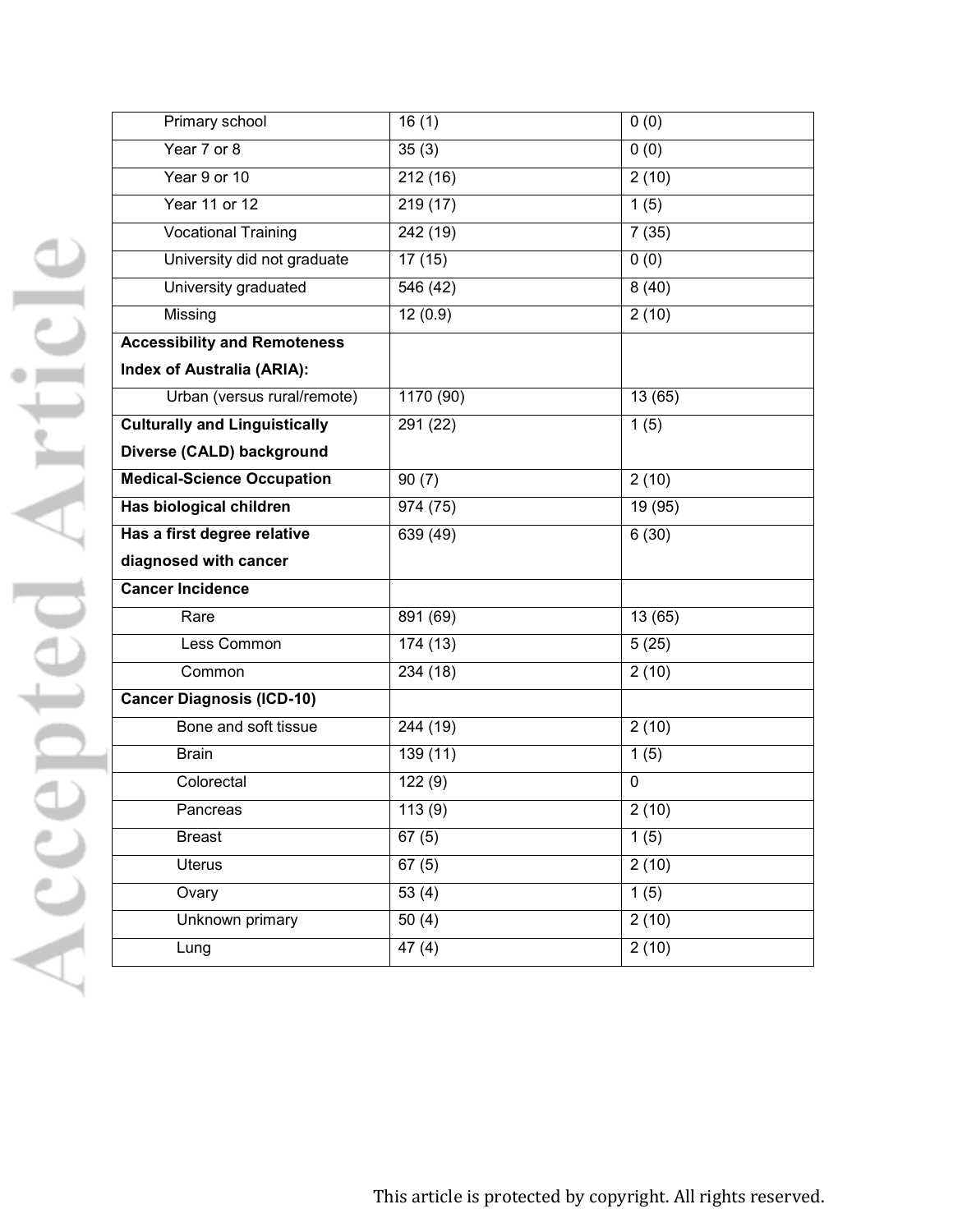| Prostate          | 36(3)      | 0          |
|-------------------|------------|------------|
| Other             | 361 (28)   | 7(35)      |
| <b>ECOG</b> score |            |            |
| $\mathbf{0}$      | 655 (50)   | 8(40)      |
|                   | 576 (44)   | 11(55)     |
| $\overline{2}$    | 54(4)      | 1(5)       |
| 3                 | 4(0.3)     | 0(0)       |
| Missing           | 10(0.8)    | 0(0)       |
| Mean (SD)         | 0.54(0.59) | 0.65(0.59) |

# **Table 2: Survey results- What sort of gene variants you would like to be informed about?**

| <b>Preference</b>                                | n (%)        |
|--------------------------------------------------|--------------|
| <b>All results</b>                               | 505 (50)     |
| $(N = 1007)$                                     |              |
| Gene variants that can guide treatment for my    |              |
| advanced cancer                                  |              |
|                                                  |              |
| Yes                                              | 1252 (96)    |
| <b>No</b>                                        | 3(0.2)       |
| Maybe                                            | 22(2)        |
| Don't know                                       | 17(1)        |
| Missing                                          | 5(0.4)       |
| Gene variants that can NOT guide a treatment for |              |
| my advanced cancer                               |              |
| Yes                                              | 836 (64)     |
| No                                               | 144 (11)     |
| Maybe                                            | 173 (13)     |
| Don't know                                       | 124 (10)     |
| Missing                                          | 22(2)        |
| Gene variants that no-one knows anything about   | $(N = 1007)$ |
|                                                  |              |